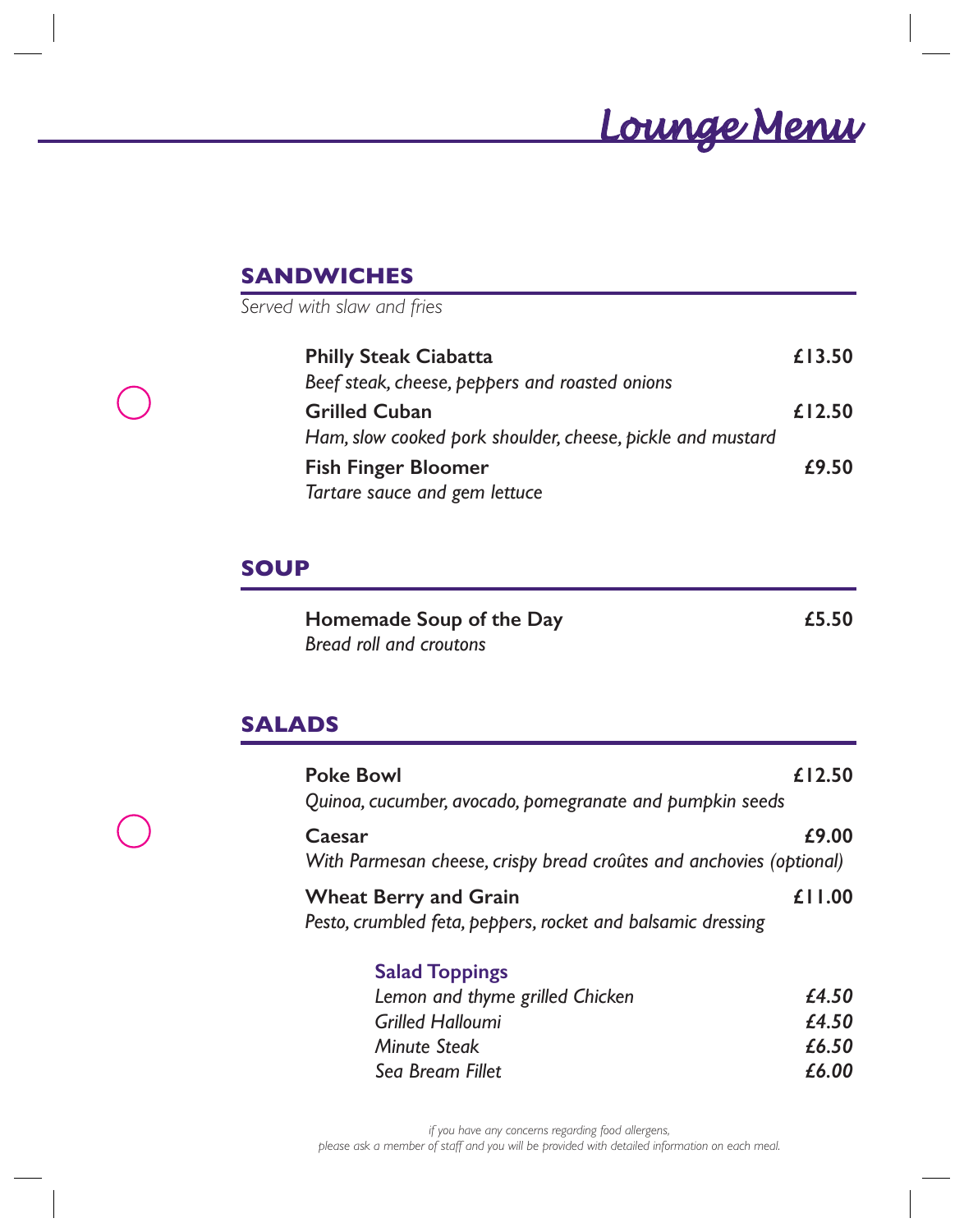# *Lounge Menu Lounge Menu*

## **AUTHENTIC STONE BAKED PIZZA**

| Margherita                                           | £13.50 |
|------------------------------------------------------|--------|
| Tomato sauce and mozzarella                          |        |
| <b>Texas Smoky</b>                                   | £16.00 |
| Chicken, BBQ sauce and sweetcorn                     |        |
| <b>American Hot</b>                                  | £16.00 |
| Pepperoni and jalapenos                              |        |
| Vegetarian                                           | £16.00 |
| Mushrooms, peppers, red onions and grilled courgette |        |

#### **MAINS**

| Minute Sirloin Steak (5oz)<br>Rosemary and pink peppercorn mushrooms,<br>tomato and chunky chips                                                                                                                                                 | £17.00 |
|--------------------------------------------------------------------------------------------------------------------------------------------------------------------------------------------------------------------------------------------------|--------|
| <b>Gourmet 'British Beef Short Rib' Burger</b><br>Gem lettuce, tomato, brioche bun, caramelised onions,<br>tomato relish and fries                                                                                                               | £15.50 |
| <b>Chef's Full House Burger</b><br>Brioche bun, cheese, caramelised onions, bacon, mushroom,<br>jalapenos, onion rings, tomato relish and fries<br>Our burgers are hand pressed using British beef short rib<br>giving a great flavour & texture | £19.50 |
| Piri Piri Rub Chicken Fillet Burger<br>Gem lettuce, tomato, brioche bun, caramelised onions,<br>tomato relish and fries                                                                                                                          | £15.50 |
| Halloumi, Grilled Mushroom and<br>Courgette Burger (V)<br>Gem lettuce, tomato, brioche bun, caramelised onions,<br>tomato relish and fries                                                                                                       | £13.50 |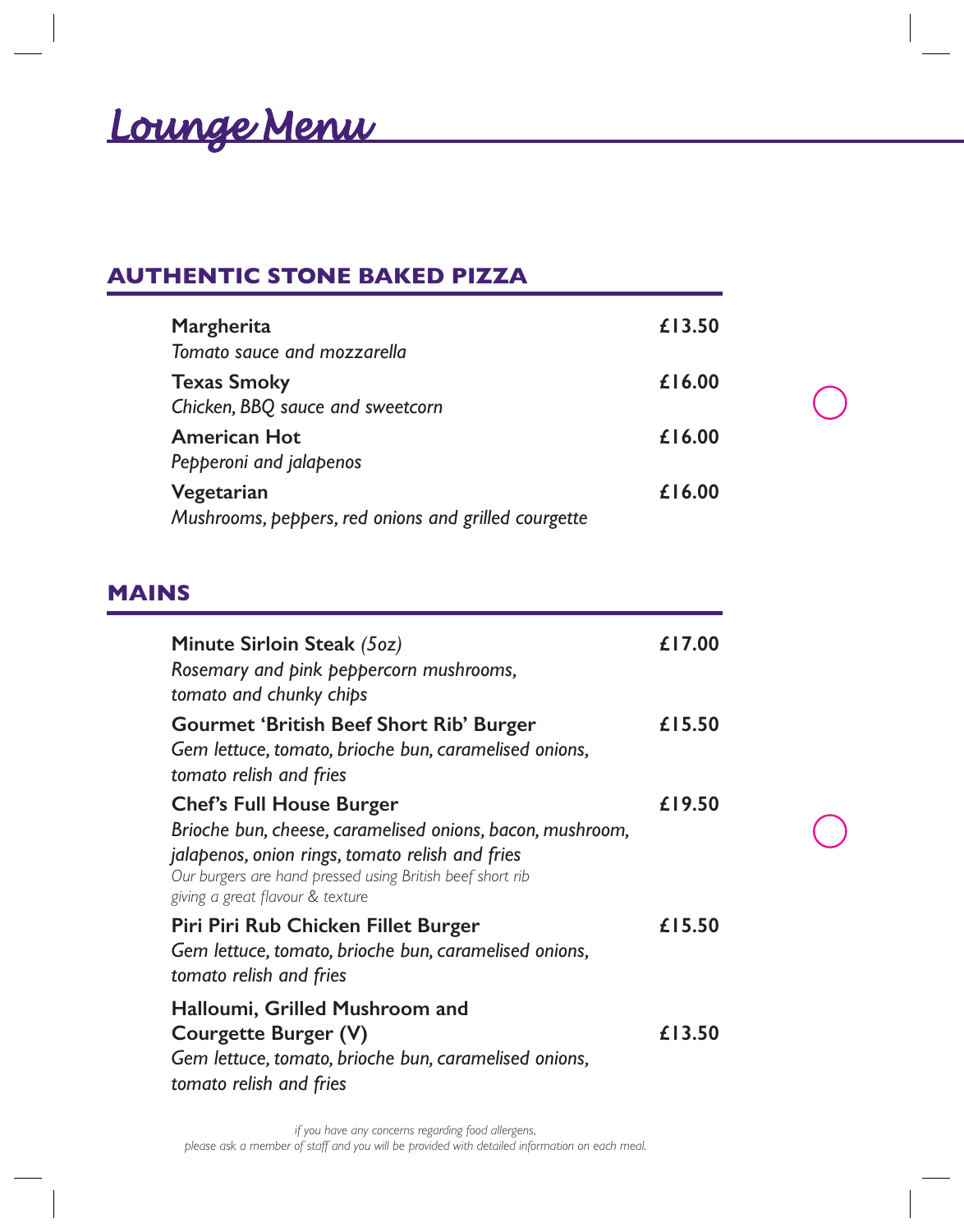*Lounge Menu Lounge Menu*

| Chicken Jalfrezi                                              | £16.00 |
|---------------------------------------------------------------|--------|
| Rice, poppadum, naan bread and mango chutney                  |        |
| Vegetable Korma (V)                                           | £15.00 |
| Rice, poppadum, naan bread and mango chutney                  |        |
| <b>Beer Battered Haddock and Chips</b>                        | £15.00 |
| Tartar sauce and mushy peas                                   |        |
| Grilled Fillet of Sea Bream (GF)                              | £17.50 |
| Spinach and red peppers, spring onion and black sessame salsa |        |
| Porcini Ravioli (V)                                           | £16.50 |
| Red pesto, cream sauce, rocket and vegetarian hard cheese     |        |
| <b>Pork Schnitzel</b>                                         | £17.50 |
| Creamy mashed potatoes, savoy cabbage and chunky tzatziki     |        |

### **SIDES & LOADED FRIES**

#### **Loaded Fries**

| Crispy bacon and cheddar cheese fries  | £6.50 |
|----------------------------------------|-------|
| Pulled pork and cheddar cheese fries   | £6.50 |
| Sweet chilli, cheddar cheese fries (V) | £6.50 |
| Oxford Blue cheese fries (V)           | £6.50 |

#### **Sides**

| <b>Skinny fries</b>            | £3.75 |
|--------------------------------|-------|
| Onion rings                    | £3.75 |
| Tomato & roast red onion salad | £3.75 |
| Baby leaf salad                | £3.75 |